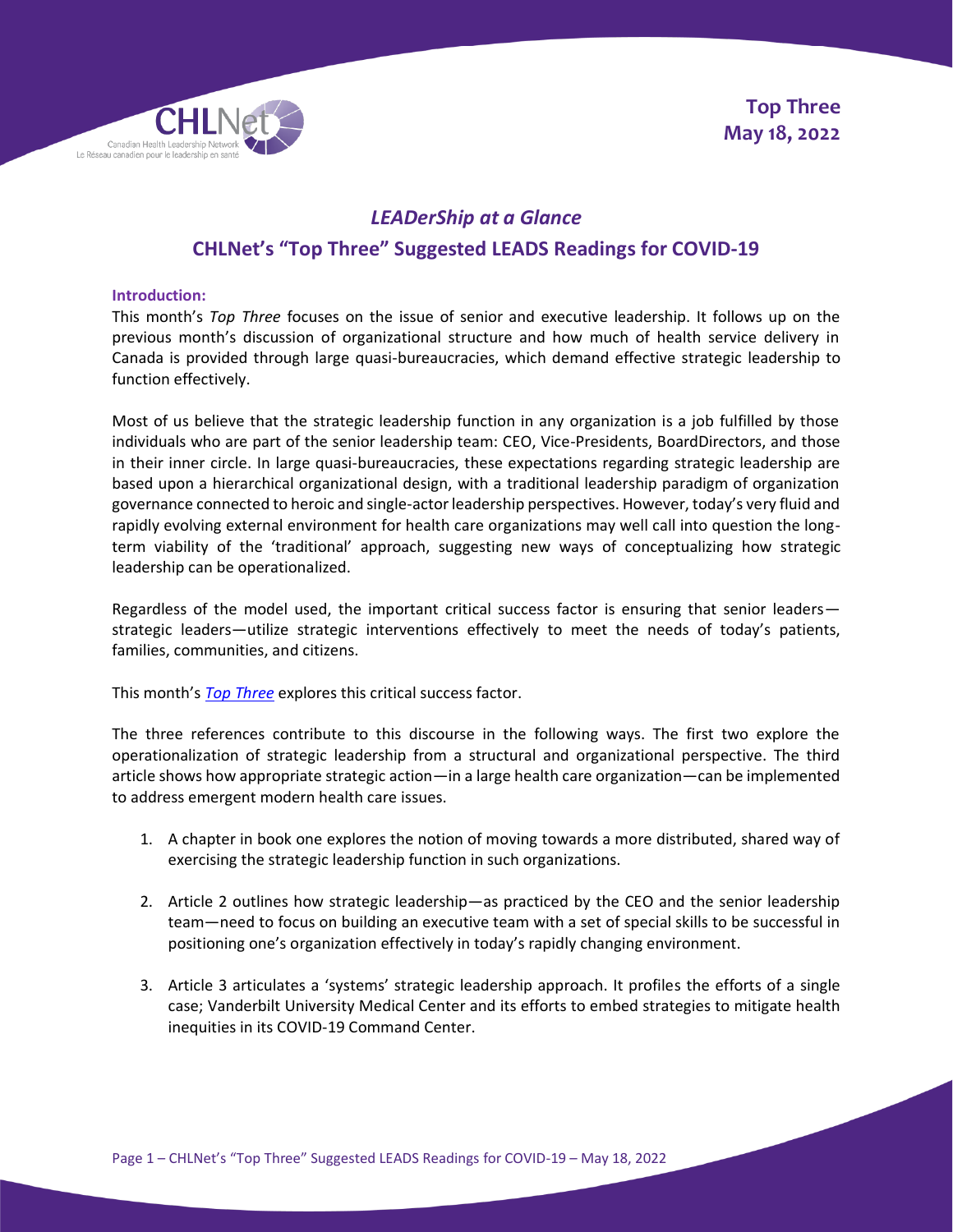# **Reference 1:**

**Norris, S. E. (2018). The strategic leadership role in organizations. In V. C. X. Wong (Ed.).** *[Strategic](https://www.worldcat.org/title/strategic-leadership/oclc/1013993217)  [Leadership](https://www.worldcat.org/title/strategic-leadership/oclc/1013993217)* **(pp. 125-141). Charlotte NC: Information Age Publishing.**

## **Summary:**

This book chapter is not specific to health care but provides interesting insights in to how there is pressure, as our [Leading Through COVID Action Research](https://chlnet.ca/leading-thru-covid-phase-i-complete-2) study shows, for strategic leaders to challenge traditional organizational structures and processes in order to ensure health care delivery meets the needs of patients, families, and communities.

The author argues that as the global marketplace becomes more complex with continually changing demands and expectations, new mental models may be needed to understand the changing nature of organizations as well as for effective strategic leadership.

The traditional perspective identifies those at the top as the strategic leaders. Another viewpoint is to see strategic leadership as a shared function, extending the responsibility for strategic leadership throughout the organization and distributing the strategic leadership role among integrated networks of leaders.

This chapter focuses on the hierarchical perspective of strategic leadership as well as shared strategic leadership.

## **Article 2:**

**Leinwand, P., Mani, M. M., & Sheppard, B. (2022). Reinventing your leadership team.** *[Harvard Business](https://hbr.org/2022/01/reinventing-your-leadership-team)  [Review](https://hbr.org/2022/01/reinventing-your-leadership-team)***,** *100***(1).**

#### **Summary:**

This HBR article brings another perspective—drawn again from the business community as opposed to health care—relative to the exercise of strategic leadership emanating from the executive office.

Drawing on their research at 12 prominent global firms, the authors note the seemingly contradictory skills that strategic leaders are expected to have—being both great visionaries and expert executors, for example. They argue the rise of digitization is necessary for many businesses' continued success, but in an increasingly complex world, what companies really need to do is build new forms of competitive advantage and transform themselves for the future. And that requires fundamental changes in their top leaders—not just in individuals' capabilities but in the way they collectively steer the ship.

In this article the authors focus on the urgent imperative to improve leadership teams. They suggest that CEOs should:

- Identify the roles that are needed at the top to reimagine and then deliver on the company's purpose
- Fill those roles thoughtfully, assembling a diverse group of people who think boldly and work together harmoniously
- Focus the team on driving transformation rather than managing the current business
- Take ownership of the team's behavior, fostering trust, collaboration, and a commitment to leading the company forward rather than dwelling on personal advancement